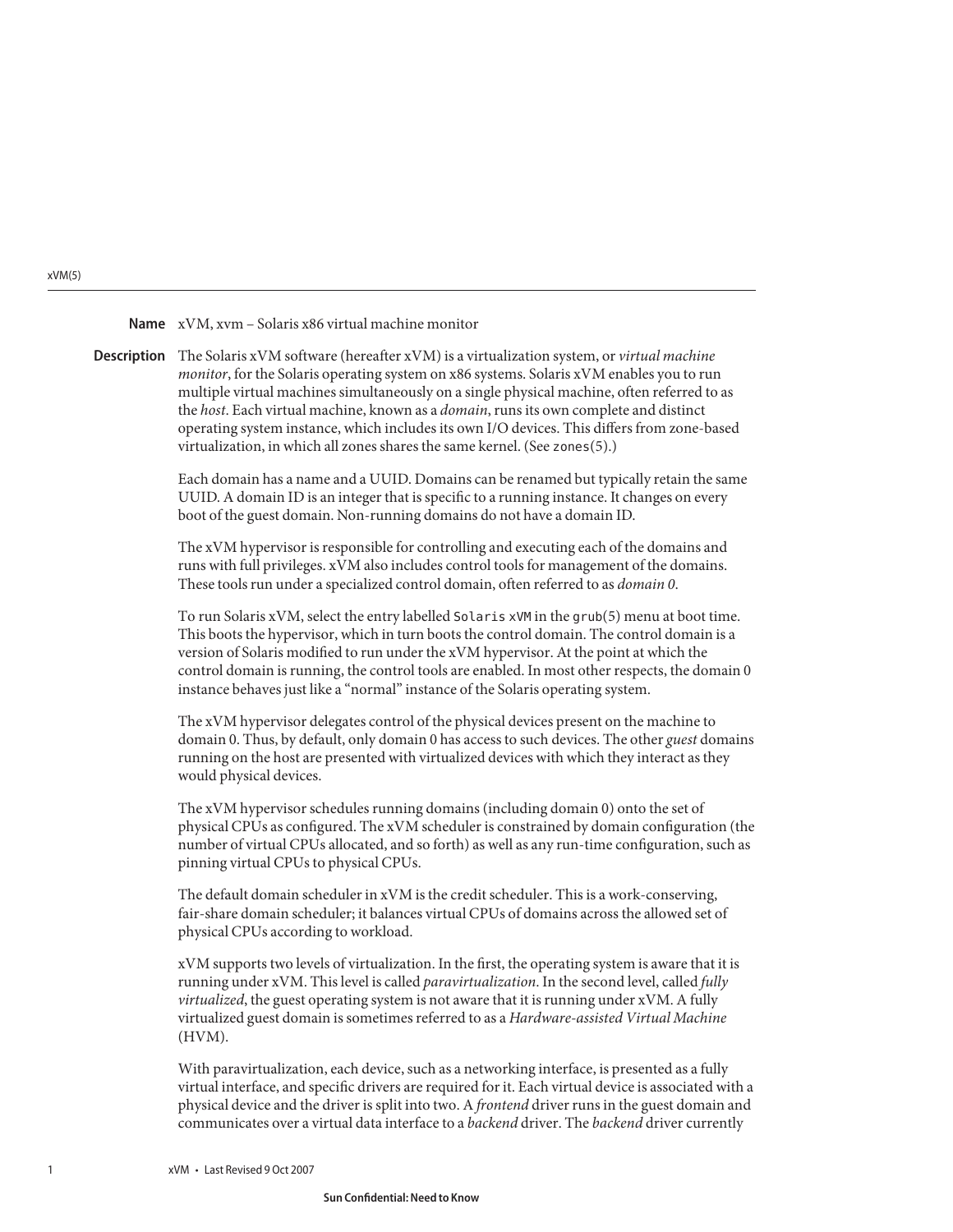runs in domain 0 and communicates with both the frontend driver and the physical device underneath it. Thus, a guest domain can make use of a network card on the host, store data on a host disk drive, and so forth.

Solaris xVM currently supports two main split drivers used for I/O. Networking is done by means of the xnb (xVM Networking Backend) drivers. Guest domains, whether Solaris or another operating system, use xnb to transmit and receive networking traffic. Typically, a physical NIC is used for communicating with the guest domains, either shared or dedicated. Solaris xVM provides networking access to guest domains by means of MAC-based virtual network switching.

Block I/O is provided by the xdb (xVM Disk Backend) driver, which provides virtual disk access to guest domains. In the control domain, the disk storage can be in a file, a ZFS volume, or a physical device.

Using ZFS volumes as the virtual disk for your guest domains allows you to take a snapshot of the storage. As such, you can keep known-good snapshots of the guest domain OS installation, and revert the snapshot (using zfs rollback) if the domain has a problem. The zfs clone command can be used for quick provisioning of new domains. For example, you might install Solaris as a guest domain, run sys-unconfig(1M), then clone that disk image for use in new Solaris domains. Installing Solaris in this way requires only a configuration step, rather than a full install.

When running as a guest domain, Solaris xVM uses the xnf and xdf drivers to talk to the relevant backend drivers. In addition to these drivers, the Solaris console is virtualized when running as a guest domain; this driver interacts with the xenconsoled $(1M)$  daemon running in domain 0 to provide console access.

A given system can have both paravirtualized and fully virtualized domains running simultaneously. The control domain must always run in paravirtualized mode, because it must work closely with the hypervisor layer.

As guest domains do not share a kernel, xVM does not require that every guest domain be Solaris. For paravirtualized mode and for all types of operating systems, the only requirement is that the operating system be modified to support the virtual device interfaces.

Fully-virtualized guest domains are supported under xVM with the assistance of virtualization extensions available on some x86 CPUs. These extensions must be present and enabled; some BIOS versions disable the extensions by default.

In paravirtualized mode, Solaris identifies the platform as i86xpv, as seen in the return of the following uname(1) command:

```
% uname -i
i86xpv
```
Reference Pages 22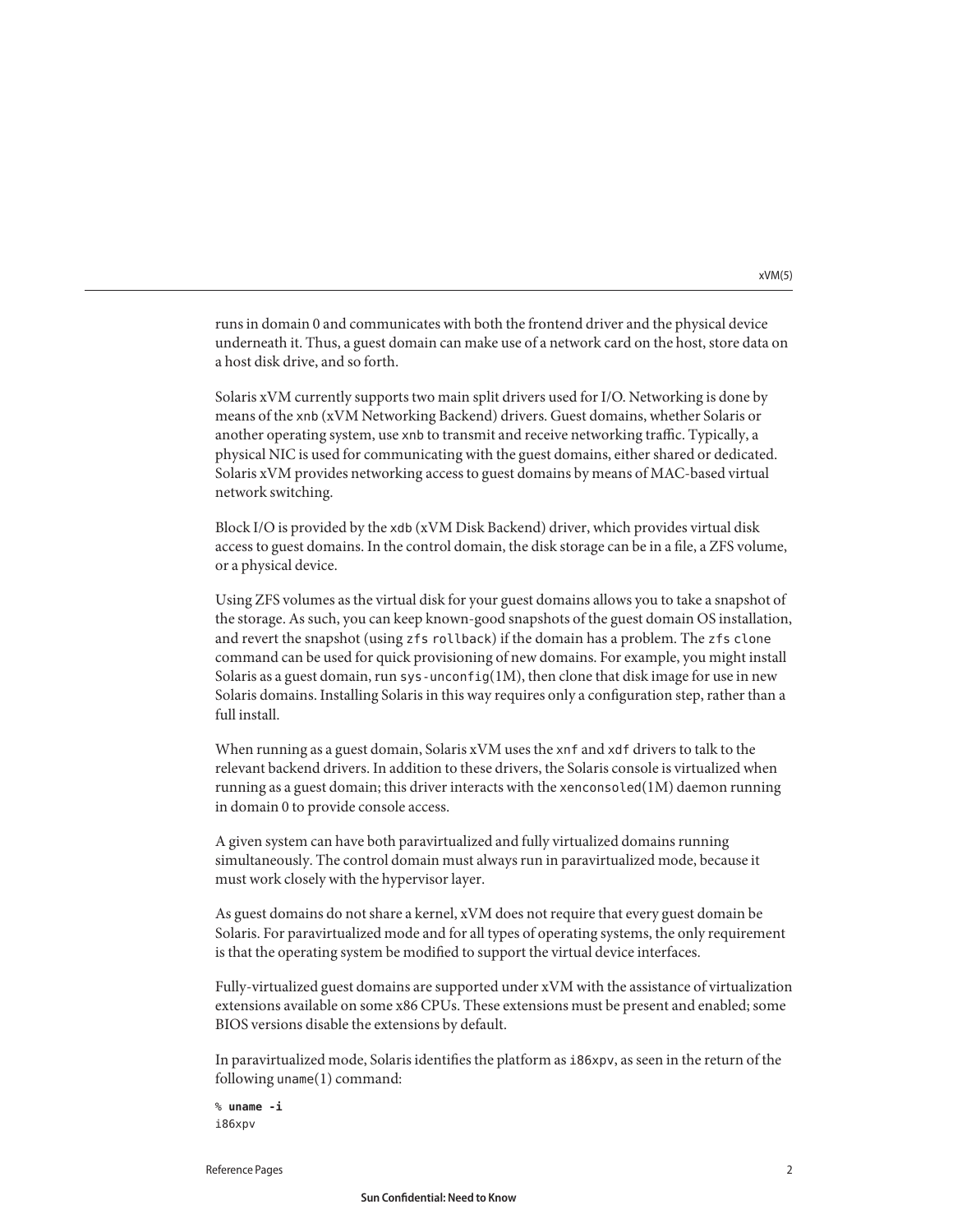Generally, applications do not need to be aware of the platform type. It is recommended that any ISA identification required by an application use the -p option (for ISA or processor type) to uname, rather than the -i option, as shown above. On x86 platforms, regardless of whether Solaris is running under xVM, uname -p always returns i386.

You can examine the domcaps driver to determine whether a Solaris instance is running as domain 0:

# **cat /dev/xen/domcaps** control\_d

Note that the domcaps file might contain a string that is similar to, but does not exactly match, the preceding.

xVM hosts provide a service management facility (SMF) service (see smf(5)) with the FMRI:

```
svc:/system/xvm/domains:default
```
...to control auto-shutdown and auto-start of domains. By default, all running domains are shutdown when the host is brought down by means of init 6 or a similar command. This shutdown is analogous to entering:

#### # **virsh shutdown** *mydomain*

A domain can have the setting:

on xend stop=ignore

...in which case the domain is not shut down even if the host is. Such a setting is the effective equivalent of:

# **virsh destroy** *mydomain*

If a domain has the setting:

on\_xend\_start=start

...then the domain is automatically booted when the xVM host boots. Disabling the SMF service by means of svcadm(1M) disables this behavior for all domains.

Solaris xVM is partly based on the work of the open source Xen community.

Control Tools The control tools are the utilities shipped with Solaris xVM that enable you to manage  $xVM$ domains. These tools interact with the daemons that support xVM: xend(1M), xenconsoled( $1M$ ), and xenstored( $1M$ ), each described in its own man page. The daemons are, in turn, managed by the SMF.

> You install new guest domains with the command line virt-install( $1M$ ) or the graphical interface, virt-manager.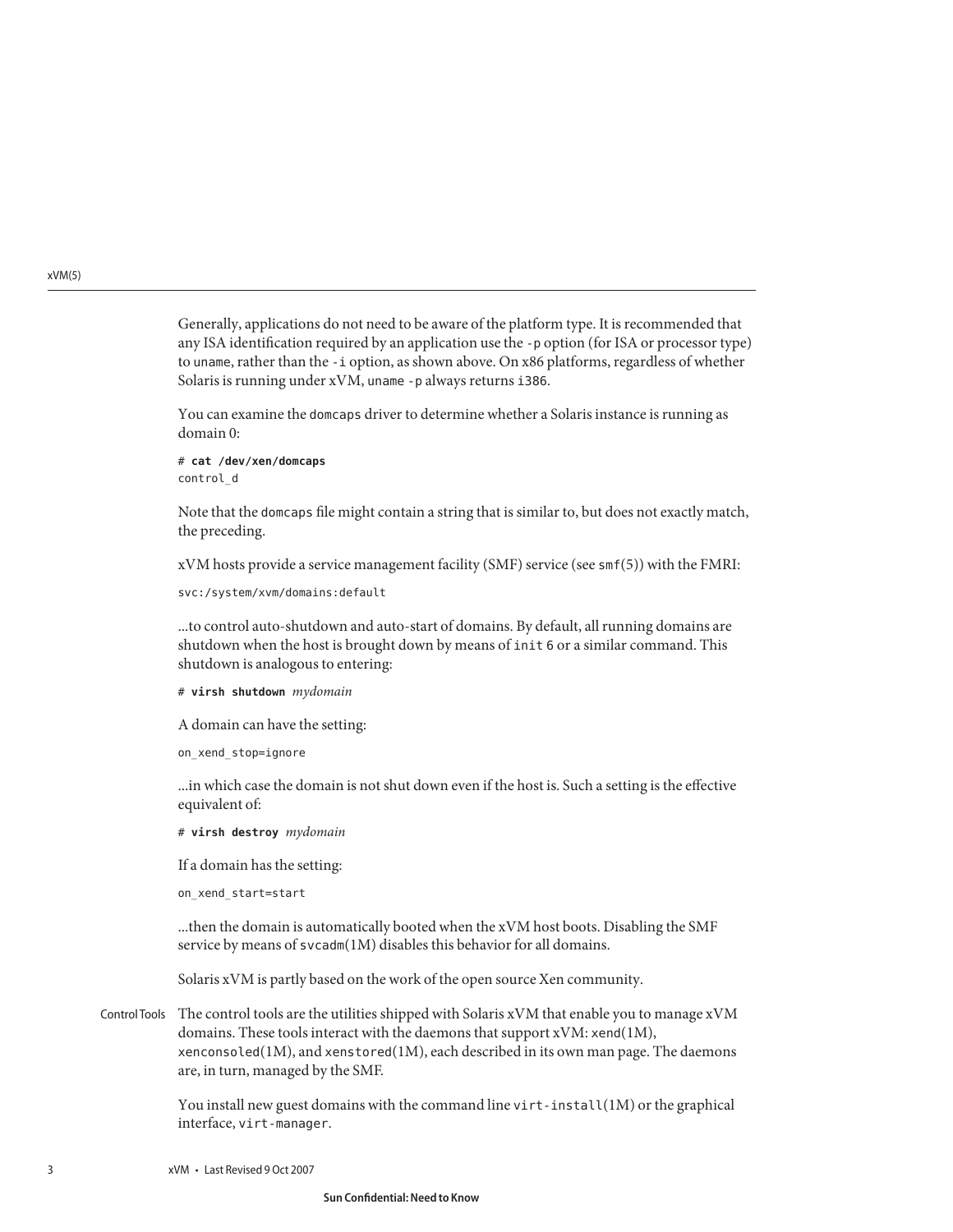xVM(5)

The main interface for command and control of both xVM and guest domains is virsh(1M). Users should use virsh(1M) wherever possible, as it provides a generic and stable interface for controlling virtualized operating systems. However, some xVM operations are not yet implemented by virsh. In those cases, the legacy utility  $x<sub>m</sub>(1M)$  can be used for detailed control.

The configuration of each domain is stored by xend(1M) after it has been created by means of virt-install, and can be viewed using the virsh dumpxml or xm list -l commands. Direct modification of this configuration data is not recommended; the command-line utility interfaces should be used instead.

Solaris xVM supports live migration of domains by means of the xm migrate command. This allows a guest domain to keep running while the host running the domain transfers ownership to another physical host over the network. The remote host must also be running xVM or a compatible version of Xen, and must accept migration connections from the current host (see  $xend(1M)$ ).

For migration to work, both hosts must be able to access the storage used by the domU (for example, over iSCSI or NFS), and have enough resources available to run the migrated domain. Both hosts must currently reside on the same subnet for the guest domain networking to continue working properly. Also, both hosts should have similar hardware. For example, migrating from a host with AMD processors to one with Intel processors can cause problems.

Note that the communication channel for migration is not a secure connection.

# *backend* **Glossary**

Describes the other half of a virtual driver from the *frontend* driver. The backend driver provides an interface between the virtual device and an underlying physical device.

## *control domain*

The special guest domain running the control tools and given direct hardware access by the hypervisor. Often referred to as *domain 0*.

## *domain 0*

See *control domain*.

## *frontend*

Describes a virtual device and its associated driver in a guest domain. A frontend driver communicates with a *backend* driver hosted in a different guest domain.

## *full virtualization*

Running an unmodified operating system with hardware assistance.

## *guest domain*

A virtual machine instance running on a host. Unless the guest is domain 0, such a domain is also called a *domain-U*, where *U* stands for "unprivileged".